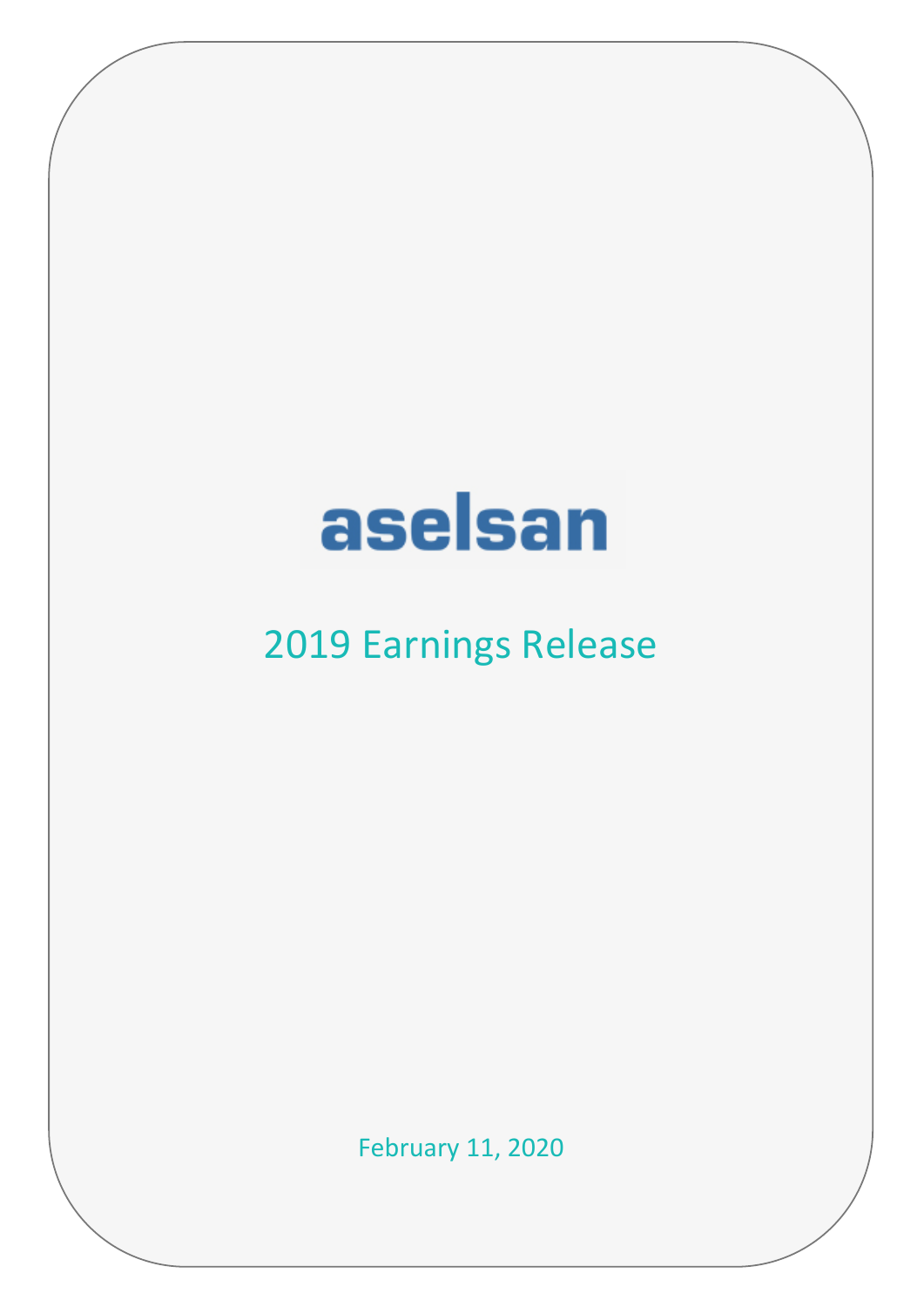#### **Record Financial Results from ASELSAN**

2019 financial results of ASELSAN have been announced. The growth trend in the company's revenues continued to accelerate in 2019. ASELSAN's revenue grew 44% over the previous year, exceeding 13 Billion TL. Export deliveries have increased by 50% compared to previous year and reached 330 Million USD, its historical peak.

2019 was a year in which the increase in ASELSAN's profitability indicators exceeded the growth in revenues. Earnings Before Interest, Tax, Depreciation and Amortization (EBITDA) has increased by 51% compared to previous year and reached 2.9 Billion TL. The EBITDA margin exceeded the 19-21% range, which was the company's guidance for the end of the year, reaching 21.9%. The net profit of the company reached 3.4 Billion TL with an increase of 45% compared to previous year.

#### **Strong Cash Position**

Thanks to the effective cash and receivable management maintained throughout 2019, ASELSAN closed the year with a net cash position of 1.3 Billion TL. The company's year-end cash on hand level also broke a historical record, reaching 3.5 Billion TL. ASELSAN continued to add new products to its product range in 2019 and receive new orders within this framework. The amount of new orders received in 2019 was 3 Billion USD and the total backlog reached 9.7 Billion USD.

ASELSAN Chairman of the Board and CEO Prof. Dr. Haluk GÖRGÜN said the following in his evaluation of the company's financial results for the end of 2019: "We have left behind a year in which deliveries and receivable collections have intensified in recent months and we have achieved success both operationally and financially. ASELSAN showed the results of its efforts both domestically and abroad by reaching historical revenue and profitability figures. Our equity, which reached 13.5 Billion TL as of the end of 2019, constituted 53% of our balance sheet and became the main indicator of our strong financial structure. 2019 was a year in which ASELSAN's exports reached its peak. Increasing its effectiveness in international markets, ASELSAN is taking firm steps forward in its journey of transformation into a global defense industry company with a total of 26 subsidiaries and branches, 11 of which are abroad. We trust that the growth trend of our country's economy will accelerate in 2020; accordingly, we anticipate that ASELSAN's revenues will increase within the range of 40-50% next year. We believe that the positive impact of our organizational efforts and efficiency practices we have on profitability will be clearly reflected in 2020 and we increase our EBITDA margin guidance to 20-22%.

#### **ASELSAN is Growing Together with its Business Partners**

"We continue our work without slowing down with the goal of meeting the needs of our security forces with national resources and becoming a reliable business partner at a global level. ASELSAN continues its nationalization activities, not limited to defense but also in non-defense areas such as transportation, security, energy and health. ASELSAN's most effective power in a wide range of activities is our competent human assets that we have created in 45 years and our supplier companies that exceed 5,000. In 2019, we continued to support all of our small and large subcontractors that we worked with, and shared our financial opportunities and R&D capacity with our suppliers. I am confident that we will achieve new successes in 2020 with the continuous efforts of our stakeholders."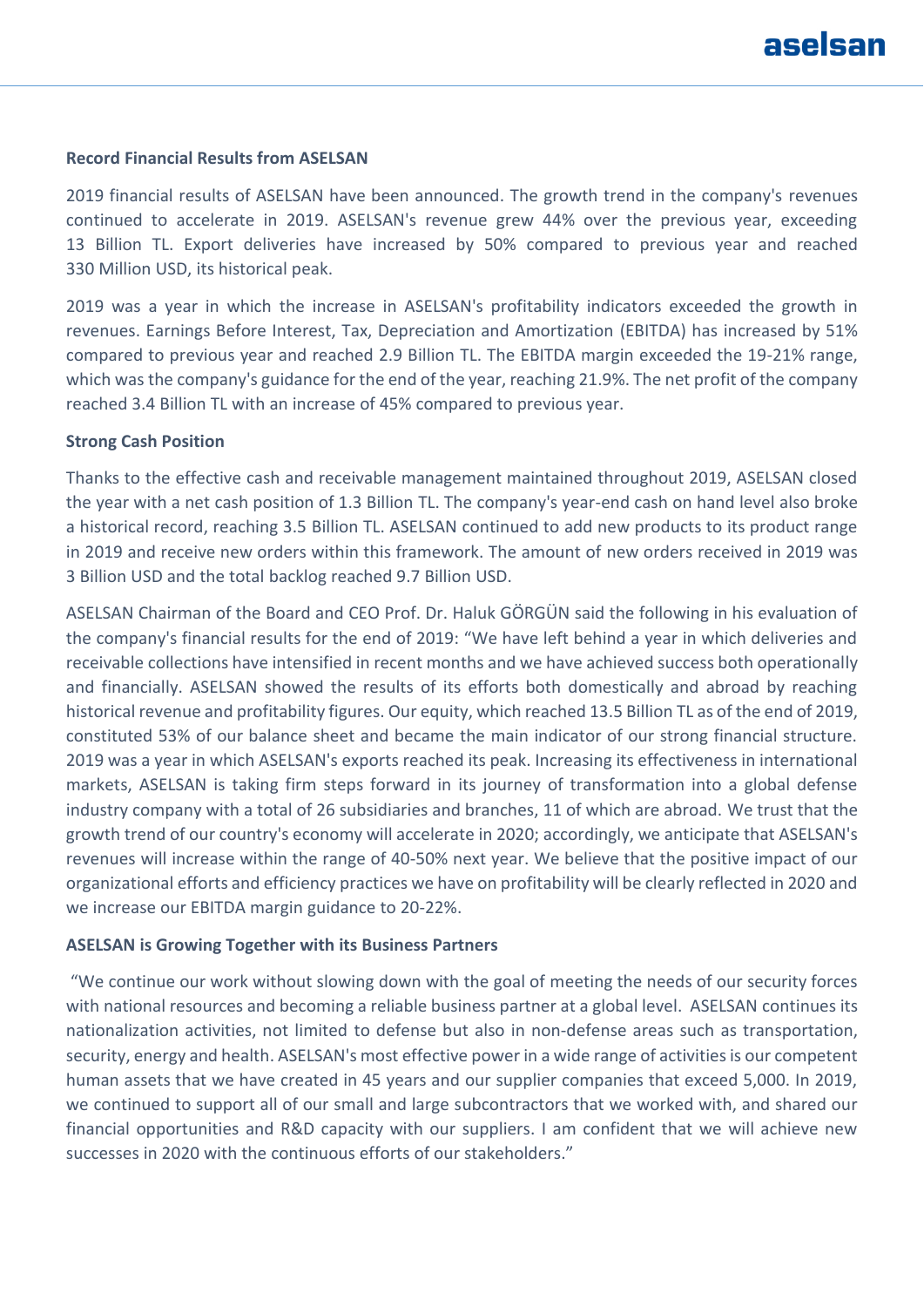# **2019 Financial Highlights**

#### **(Million TL)**

| <b>Balance Sheet Items</b> | <b>Dec'19</b> | <b>Dec'18</b> | ለ% | Bal |
|----------------------------|---------------|---------------|----|-----|
| <b>Current Assets</b>      | 13.976        | 11.617        | 20 |     |
| <b>Non-Current Assets</b>  | 11.657        | 7.857         | 48 |     |
| <b>Total Assets</b>        | 25.633        | 19.474        | 32 |     |

| <b>Balance Sheet Items</b> | <b>Dec'19</b> | <b>Dec'18</b> | $\mathsf{N}\%$ |
|----------------------------|---------------|---------------|----------------|
| Liabilities                | 12.064        | 9.297         | 30             |
| Equity                     | 13.569        | 10.177        | 33             |
| Liabilities and Equity     | 25.633        | 19.474        | 32             |

#### **(Million TL)**

| <b>Income Statement Items</b>         | <b>Dec'19</b> | <b>Dec'18</b> | $\Delta\%$ |
|---------------------------------------|---------------|---------------|------------|
| Revenue                               | 13.013        | 9.009         | 44         |
| <b>Gross Profit</b>                   | 3.372         | 2.211         | 52         |
| <b>Gross Profit Margin</b>            | %25,9         | %24,5         |            |
| <b>Operating Profit (EBIT)</b>        | 2.613         | 1.724         | 52         |
| <b>Operating Profit Margin (EBIT)</b> | %20,1         | %19,1         |            |
| <b>EBITDA</b>                         | 2.854         | 1.896         | 51         |
| <b>EBITDA Margin</b>                  | %21,9         | %21,0         |            |
| Net Profit                            | 3.353         | 2.319         | 45         |
| Net Profit Margin                     | %25,8         | %25,7         |            |

- **Revenues are 13.013 Million TL and increased by 44% compared to the same period of the previous year.**
- **The newly signed contracts in 2019 reached 3.043 Million USD and the backlog is 9.656 Million USD.**
- **Cash on hand increased by 14% compared to the year-end and reached 3.513 Million TL.**
- **Total assets increased by 32% compared to the year-end and reached 25.633 Million TL.**
- **EBITDA is 2.854 Million TL and increased by 51% compared to the same period of the previous year.**
- **Return on Assets (ROA) is 15%.**
- **Asset Turnover Rate was 58%.**
- **Revenue per employee is 337 Thousand USD.**
- **Operating profit per employee is 68 Thousand USD.**